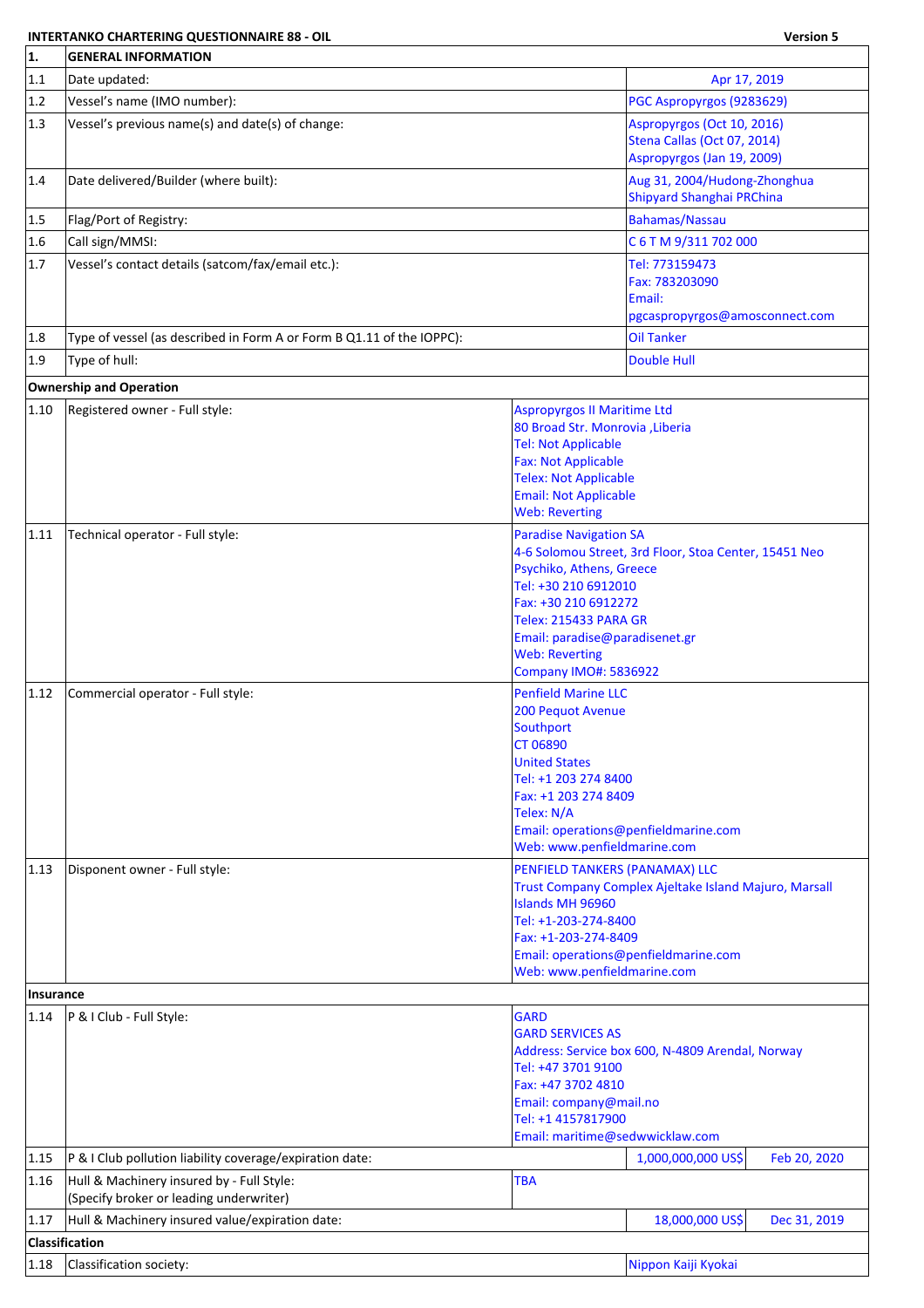| 1.19            | Class notation:                                                                                                                                |              |                      | NS (Tanker, Oils-Flashpoint on or below<br>60C) MNS (Primeship-Direct Assessment<br>& Fatigue Assessment)(ESP)(PSCM)(IWS)                                                                                                                                                                                                                                                                                                                                                                                                                   |                                        |
|-----------------|------------------------------------------------------------------------------------------------------------------------------------------------|--------------|----------------------|---------------------------------------------------------------------------------------------------------------------------------------------------------------------------------------------------------------------------------------------------------------------------------------------------------------------------------------------------------------------------------------------------------------------------------------------------------------------------------------------------------------------------------------------|----------------------------------------|
| 1.20            | Is the vessel subject to any conditions of class, class extensions, outstanding memorandums or<br>class recommendations? If yes, give details: |              |                      | No<br>no                                                                                                                                                                                                                                                                                                                                                                                                                                                                                                                                    |                                        |
| 1.21            | If classification society changed, name of previous and date of change:                                                                        |              |                      | Lloyds Register, Oct 07, 2008                                                                                                                                                                                                                                                                                                                                                                                                                                                                                                               |                                        |
| 1.22            | Does the vessel have ice class? If yes, state what level:                                                                                      |              |                      | No, n/a                                                                                                                                                                                                                                                                                                                                                                                                                                                                                                                                     |                                        |
| 1.23            | Date/place of last dry-dock:                                                                                                                   |              |                      | Oct 01, 2016/Antwerp                                                                                                                                                                                                                                                                                                                                                                                                                                                                                                                        |                                        |
| 1.24            | Date next dry dock due/next annual survey due:                                                                                                 |              |                      | Aug 30, 2019                                                                                                                                                                                                                                                                                                                                                                                                                                                                                                                                | Aug 30, 2018                           |
| 1.25            | Date of last special survey/next special survey due:                                                                                           |              |                      | Oct 08, 2014                                                                                                                                                                                                                                                                                                                                                                                                                                                                                                                                | Aug 31, 2019                           |
| 1.26            | If ship has Condition Assessment Program (CAP), what is the latest overall rating:                                                             |              |                      | No, na                                                                                                                                                                                                                                                                                                                                                                                                                                                                                                                                      |                                        |
| Dimensions      |                                                                                                                                                |              |                      |                                                                                                                                                                                                                                                                                                                                                                                                                                                                                                                                             |                                        |
| 1.27            | Length overall (LOA):                                                                                                                          |              |                      |                                                                                                                                                                                                                                                                                                                                                                                                                                                                                                                                             | <b>228.60 Metres</b>                   |
| 1.28            | Length between perpendiculars (LBP):                                                                                                           |              |                      |                                                                                                                                                                                                                                                                                                                                                                                                                                                                                                                                             | <b>218.60 Metres</b>                   |
| 1.29            | Extreme breadth (Beam):                                                                                                                        |              |                      |                                                                                                                                                                                                                                                                                                                                                                                                                                                                                                                                             | 32.26 Metres                           |
| 1.30            | Moulded depth:                                                                                                                                 |              |                      |                                                                                                                                                                                                                                                                                                                                                                                                                                                                                                                                             | 20.20 Metres                           |
| 1.31            | Keel to masthead (KTM)/ Keel to masthead (KTM) in collapsed condition, if applicable:                                                          |              |                      | 45.52 Metres                                                                                                                                                                                                                                                                                                                                                                                                                                                                                                                                | 0 Metres                               |
| 1.32            | Distance bridge front to center of manifold:                                                                                                   |              |                      |                                                                                                                                                                                                                                                                                                                                                                                                                                                                                                                                             | 74.00 Metres                           |
| 1.33            | Bow to center manifold (BCM)/Stern to center manifold (SCM):                                                                                   |              |                      | <b>116.00 Metres</b>                                                                                                                                                                                                                                                                                                                                                                                                                                                                                                                        | <b>112.60 Metres</b>                   |
| 1.34            | Parallel body distances                                                                                                                        |              | Lightship            | <b>Normal Ballast</b>                                                                                                                                                                                                                                                                                                                                                                                                                                                                                                                       | <b>Summer Dwt</b>                      |
|                 | Forward to mid-point manifold:                                                                                                                 |              | 58.90 Metres         | 69.10 Metres                                                                                                                                                                                                                                                                                                                                                                                                                                                                                                                                | 72.50 Metres                           |
|                 | Aft to mid-point manifold:                                                                                                                     |              | 36.00 Metres         | 53.00 Metres                                                                                                                                                                                                                                                                                                                                                                                                                                                                                                                                | 73.60 Metres                           |
|                 | Parallel body length:                                                                                                                          |              | 94.90 Metres         | <b>121.10 Metres</b>                                                                                                                                                                                                                                                                                                                                                                                                                                                                                                                        | <b>146.10 Metres</b>                   |
| <b>Tonnages</b> |                                                                                                                                                |              |                      |                                                                                                                                                                                                                                                                                                                                                                                                                                                                                                                                             |                                        |
| 1.35            | Net Tonnage:                                                                                                                                   |              |                      |                                                                                                                                                                                                                                                                                                                                                                                                                                                                                                                                             | 21,232.00                              |
| 1.36            | Gross Tonnage/Reduced Gross Tonnage (if applicable):                                                                                           |              |                      | 40,690.00                                                                                                                                                                                                                                                                                                                                                                                                                                                                                                                                   | 31,934                                 |
| 1.37            | Suez Canal Tonnage - Gross (SCGT)/Net (SCNT):                                                                                                  |              |                      | 42,542.13                                                                                                                                                                                                                                                                                                                                                                                                                                                                                                                                   | 37,840.80                              |
| 1.38            | Panama Canal Net Tonnage (PCNT):                                                                                                               |              |                      |                                                                                                                                                                                                                                                                                                                                                                                                                                                                                                                                             | 33,630.00                              |
|                 | Loadline Information                                                                                                                           |              |                      |                                                                                                                                                                                                                                                                                                                                                                                                                                                                                                                                             |                                        |
| 1.39            | Loadline                                                                                                                                       | Freeboard    | Draft                | Deadweight                                                                                                                                                                                                                                                                                                                                                                                                                                                                                                                                  | Displacement                           |
|                 | Summer:                                                                                                                                        | 6.214 Metres | <b>14.015 Metres</b> | 72,854 Metric<br><b>Tonnes</b>                                                                                                                                                                                                                                                                                                                                                                                                                                                                                                              | 86,249.21 Metric<br><b>Tonnes</b>      |
|                 | Winter:                                                                                                                                        | 6.50 Metres  | 13.72 Metres         | 70,867.14 Metric<br><b>Tonnes</b>                                                                                                                                                                                                                                                                                                                                                                                                                                                                                                           | 84,288.49 Metric<br><b>Tonnes</b>      |
|                 | Tropical:                                                                                                                                      | 5.89 Metres  | 14.31 Metres         | 74,794.44 Metric<br><b>Tonnes</b>                                                                                                                                                                                                                                                                                                                                                                                                                                                                                                           | 88,215.79 Metric<br><b>Tonnes</b>      |
|                 | Lightship:                                                                                                                                     | 17.59 Metres | 2.61 Metres          |                                                                                                                                                                                                                                                                                                                                                                                                                                                                                                                                             | 13,421.35 Metric<br><b>Tonnes</b>      |
|                 | <b>Normal Ballast Condition:</b>                                                                                                               | 13.21 Metres | 6.99 Metres          | 27,093.86 Metric<br><b>Tonnes</b>                                                                                                                                                                                                                                                                                                                                                                                                                                                                                                           | 40,515.21 Metric<br><b>Tonnes</b>      |
|                 | Segregated Ballast Condition:                                                                                                                  | 13.21 Metres | 7.02 Metres          | 27,411.00 Metric<br><b>Tonnes</b>                                                                                                                                                                                                                                                                                                                                                                                                                                                                                                           | 48,805.80 Metric<br><b>Tonnes</b>      |
| 1.40            | FWA/TPC at summer draft:                                                                                                                       |              |                      |                                                                                                                                                                                                                                                                                                                                                                                                                                                                                                                                             | 320.00 Millimetres 67.20 Metric Tonnes |
| 1.41            | Does vessel have multiple SDWT? If yes, please provide all assigned loadlines:                                                                 |              |                      | Yes<br>72854, 69995, 64997                                                                                                                                                                                                                                                                                                                                                                                                                                                                                                                  |                                        |
| 1.42            | Constant (excluding fresh water):                                                                                                              |              |                      |                                                                                                                                                                                                                                                                                                                                                                                                                                                                                                                                             |                                        |
| 1.43            | What is the company guidelines for Under Keel Clearance (UKC) for this vessel?                                                                 |              |                      | a) Open Seas - The UKC to exceed 50% of                                                                                                                                                                                                                                                                                                                                                                                                                                                                                                     |                                        |
|                 |                                                                                                                                                |              |                      | the vessel's current maximum static draft<br>and no further UKC calculations required<br>b)For sailing in confined waters,<br>excluding Channels, Fairways and<br>alongside a terminal - Where the UKC is<br>less than 50% of the vessel's current<br>maximum static draft the vessel shall<br>maintain a minimum UKC of 10% of the<br>current maximum static draft not falling<br>short of 1.0m, after taking into account<br>applicable dynamic factors<br>c) For sailing in Channels and Fairways -<br>Whilst "Underway" the minimum UKC |                                        |
|                 |                                                                                                                                                |              |                      | required is 1.5% of the moulded breadth                                                                                                                                                                                                                                                                                                                                                                                                                                                                                                     |                                        |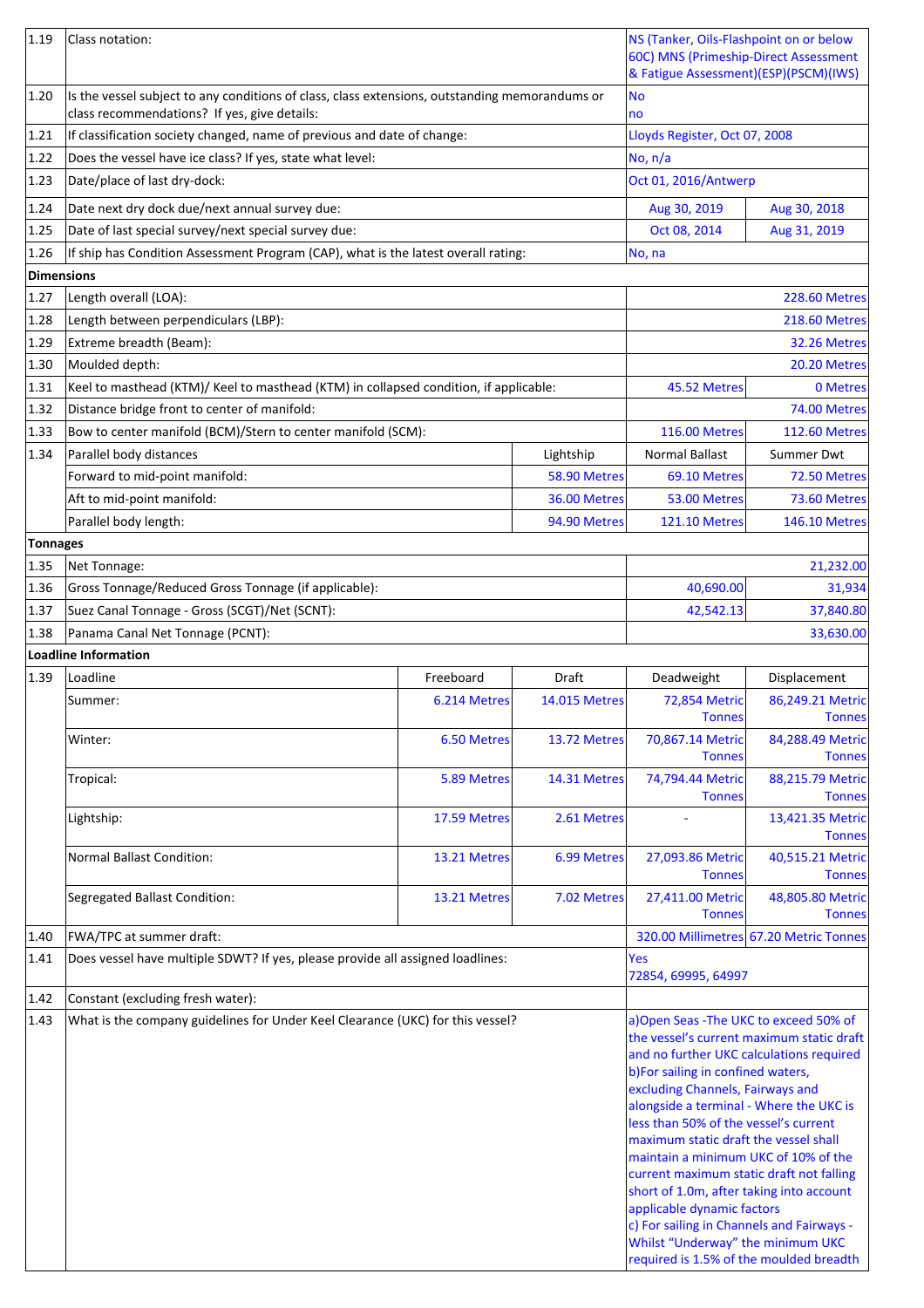|      |                                                            | of the vessel, but not less than 0.6m,<br>after taking into account applicable<br>dynamic factors4.<br>d) Whilst moored at Sea Island Terminals<br>/ SBM / Open Locations - Minimum UKC<br>lof 15% of the current maximum static<br>draft not falling short of 1.5m, after<br>taking into account applicable dynamic<br><i><u><b>Ifactors</b></u></i><br>e) Whilst berth alongside a terminal or at<br><b>ICBM</b> - 1.5% of the moulded breadth of<br>the vessel, not falling short of 0.3m, after<br>taking into account applicable dynamic<br><b>Ifactors</b> |                       |
|------|------------------------------------------------------------|------------------------------------------------------------------------------------------------------------------------------------------------------------------------------------------------------------------------------------------------------------------------------------------------------------------------------------------------------------------------------------------------------------------------------------------------------------------------------------------------------------------------------------------------------------------|-----------------------|
| 1.44 | What is the max height of mast above waterline (air draft) | <b>Full Mast</b>                                                                                                                                                                                                                                                                                                                                                                                                                                                                                                                                                 | <b>Collapsed Mast</b> |
|      | Summer deadweight:                                         | <b>31.505 Metres</b>                                                                                                                                                                                                                                                                                                                                                                                                                                                                                                                                             | 0 Metres              |
|      | Normal ballast:                                            | 37.57 Metres                                                                                                                                                                                                                                                                                                                                                                                                                                                                                                                                                     | 0 Metres              |
|      | Lightship:                                                 | 42.91 Metres                                                                                                                                                                                                                                                                                                                                                                                                                                                                                                                                                     | 0 Metres              |

| 2.   | <b>CERTIFICATES</b>                                                                                                                   | <b>Issued</b>         | <b>Last Annual</b>    | Last Intermediate     | <b>Expires</b>        |
|------|---------------------------------------------------------------------------------------------------------------------------------------|-----------------------|-----------------------|-----------------------|-----------------------|
| 2.1  | Safety Equipment Certificate (SEC):                                                                                                   | Nov 28, 2017          | Aug 09, 2017          |                       | Aug 30, 2019          |
| 2.2  | Safety Radio Certificate (SRC):                                                                                                       | Dec 12, 2016          | Aug 09, 2017          |                       | Aug 30, 2019          |
| 2.3  | Safety Construction Certificate (SCC):                                                                                                | Dec 12, 2016          | Aug 09, 2017          |                       | Aug 30, 2019          |
| 2.4  | International Loadline Certificate (ILC):                                                                                             | Dec 12, 2016          | Aug 09, 2017          |                       | Aug 30, 2019          |
| 2.5  | International Oil Pollution Prevention Certificate (IOPPC):                                                                           | Nov 13, 2017          | Aug 09, 2017          |                       | Jan 08, 2022          |
| 2.6  | International Ship Security Certificate (ISSC):                                                                                       | Oct 11, 2016          | <b>Not Applicable</b> | Aug 27, 2016          | Jul 10, 2019          |
| 2.7  | Maritime Labour Certificate (MLC):                                                                                                    | Jun 26, 2018          | N/A                   | <b>Not Applicable</b> | Aug 15, 2023          |
| 2.8  | ISM Safety Management Certificate (SMC):                                                                                              | Oct 11, 2016          | <b>Not Applicable</b> | Aug 27, 2016          | Jul 10, 2019          |
| 2.9  | Document of Compliance (DOC):                                                                                                         | Mar 30, 2018          | Mar 30, 2018          |                       | Apr 28, 2023          |
| 2.10 | USCG Certificate of Compliance (USCGCOC):                                                                                             | Nov 25, 2016          | Dec 19, 2018          |                       | Nov 25, 2019          |
| 2.11 | Civil Liability Convention (CLC) 1992 Certificate:                                                                                    | Feb 20, 2019          | N/A                   | N/A                   | Feb 20, 2020          |
| 2.12 | Civil Liability for Bunker Oil Pollution Damage Convention<br>(CLBC) Certificate:                                                     | Feb 20, 2019          | N/A                   | N/A                   | Feb 20, 2020          |
| 2.13 | Liability for the Removal of Wrecks Certificate (WRC):                                                                                | Feb 20, 2019          | N/A                   | N/A                   | Feb 20, 2020          |
| 2.14 | U.S. Certificate of Financial Responsibility (COFR):                                                                                  | Oct 10, 2016          | N/A                   | N/A                   | Oct 10, 2019          |
| 2.15 | Certificate of Class (COC):                                                                                                           | Dec 12, 2017          | Aug 09, 2017          |                       | Aug 30, 2019          |
| 2.16 | International Sewage Pollution Prevention Certificate<br>(ISPPC):                                                                     | Nov 13, 2017          | N/A                   | N/A                   | Aug 30, 2019          |
| 2.17 | Certificate of Fitness (COF):                                                                                                         | <b>Not Applicable</b> | <b>Not Applicable</b> |                       | <b>Not Applicable</b> |
| 2.18 | International Energy Efficiency Certificate (IEEC):                                                                                   | Oct 22, 2016          | N/A                   | N/A                   | N/A                   |
| 2.19 | International Air Pollution Prevention Certificate (IAPPC):                                                                           | Dec 12, 2016          | Jun 27, 2016          |                       | Aug 30, 2019          |
|      | Documentation                                                                                                                         |                       |                       |                       |                       |
| 2.20 | Owner warrant that vessel is member of ITOPF and will remain so for the entire duration of this<br>voyage/contract:                   |                       |                       | Yes                   |                       |
| 2.21 | Does vessel have in place a Drug and Alcohol Policy complying with OCIMF guidelines for Control<br>of Drugs and Alcohol Onboard Ship? |                       |                       |                       | Yes                   |
| 2.22 | Is the ITF Special Agreement on board (if applicable)?                                                                                |                       |                       |                       | Yes                   |
| 2.23 | ITF Blue Card expiry date (if applicable):                                                                                            |                       |                       |                       | Nov 22, 2018          |

| lз.           | <b>CREW</b>                                             |                                         |         |                                                  |
|---------------|---------------------------------------------------------|-----------------------------------------|---------|--------------------------------------------------|
| $ 3.1\rangle$ | Nationality of Master:                                  |                                         |         | <b>Greek</b>                                     |
| $ 3.2\rangle$ | Number and nationality of Officers:                     |                                         |         | Filipino, Montenegrin, Greek, Serbian            |
| $ 3.3\rangle$ | Number and nationality of Crew:                         |                                         | 13      | Montenegro, Filipino, Romanian                   |
| 3.4           | What is the common working language onboard:            |                                         | English |                                                  |
| 3.5           | Do officers speak and understand English?               |                                         | lYes    |                                                  |
| 3.6           | If Officers/ratings employed by a manning agency - Full | <b>Officers: Interorient Maritime</b>   |         | <b>Ratings: Interorient Maritime Enterprises</b> |
|               | style:                                                  | <b>Enterprises Intl</b>                 |         | 608 Ortigas Av., Parig, M. Manila, 1605          |
|               |                                                         | 608 Ortigas Av., Parig, M. Manila, 1605 |         | Philippines                                      |
|               |                                                         | Philippines                             |         | Tel: +632 631 1226                               |
|               |                                                         | Tel: +632 631 1226                      |         | Fax: +632 637 7992                               |
|               |                                                         | Fax: +632 637 7992                      |         | Telex: 007563091 INORM PH                        |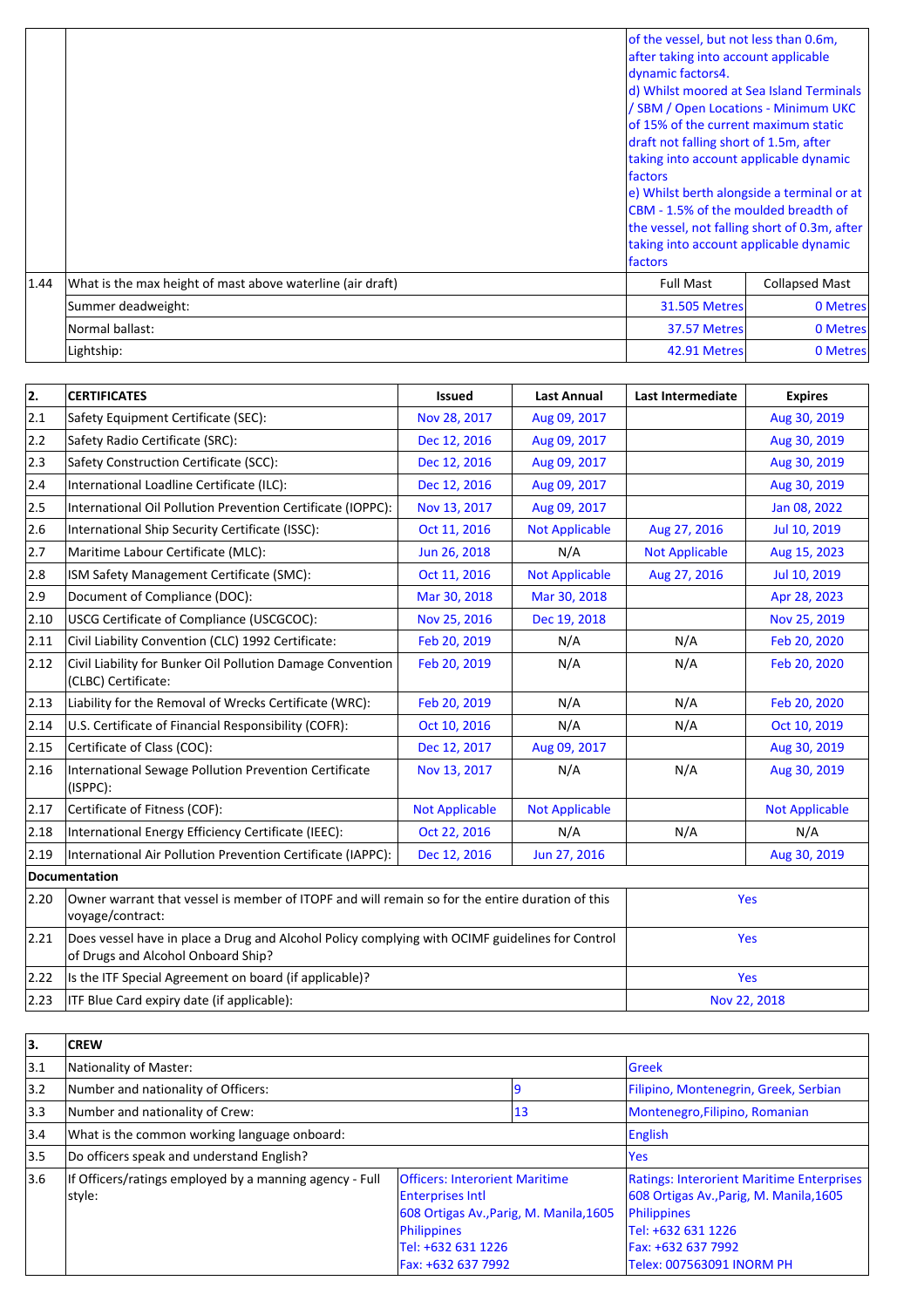|  | Telex: 007563091 INORM PH<br>Email: inormph@pldtdsl.net | Email: inormph@pldtdsl.net |
|--|---------------------------------------------------------|----------------------------|
|--|---------------------------------------------------------|----------------------------|

| 4.  | <b>FOR USA CALLS</b>                                                                                                                     |                                                                                                                                                                                                                                            |  |
|-----|------------------------------------------------------------------------------------------------------------------------------------------|--------------------------------------------------------------------------------------------------------------------------------------------------------------------------------------------------------------------------------------------|--|
| 4.1 | Has the vessel Operator submitted a Vessel Spill Response Plan to the US Coast Guard which has<br>been approved by official USCG letter? | <b>Yes</b>                                                                                                                                                                                                                                 |  |
| 4.2 | Qualified individual (QI) - Full style:                                                                                                  | <b>OBRIENS OIL POLLUTION SERVICE</b><br>645 Codifer Street<br>Slidell, Louisiana 70458<br><b>United States of America</b><br>Tel: (713) 647-7109<br>Fax: (713) 647-7129<br>Email: OOPS-USA@OOPSUSA.COM                                     |  |
| 4.3 | Oil Spill Response Organization (OSRO) - Full style:                                                                                     | <b>NATIONAL RESPONSE CORPORATION (NRC)</b><br>3500 Sunrise Highway, Suite T103 Great River, New York<br>11739<br>Tel: +1-631-224 9141 (24<br>Fax: +1-631-224 9082<br>Telex: n/a<br>Email: clientservices@nrcc.com<br><b>Web: Reverting</b> |  |
| 4.4 | Salvage and Marine Firefighting Services (SMFF) - Full Style:                                                                            |                                                                                                                                                                                                                                            |  |

| 15. | SAFETY/HELICOPTER                                                                                                                            |                 |
|-----|----------------------------------------------------------------------------------------------------------------------------------------------|-----------------|
| 5.1 | Its the vessel operated under a Quality Management System? If Yes, what type of system?<br>(ISO9001 or IMO Resolution A.741(18) as amended): | <b>Yes</b>      |
| 5.2 | Can the ship comply with the ICS Helicopter Guidelines?                                                                                      | <b>Yes</b>      |
|     | $ 5.2.1 $ If Yes, state whether winching or landing area provided:                                                                           | <b>Winching</b> |
|     | [5.2.2 If Yes, what is the diameter of the circle provided:                                                                                  | 15.20 Metres    |

| 66. | <b>COATING/ANODES</b> |                                  |                   |                   |           |
|-----|-----------------------|----------------------------------|-------------------|-------------------|-----------|
| 6.1 | <b>Tank Coating</b>   | Coated                           | Type              | To What Extent    | Anodes    |
|     | Cargo tanks:          | <b>Yes</b>                       | <b>Full Epoxy</b> | Whole Tank        | <b>No</b> |
|     | Ballast tanks:        | <b>Yes</b>                       | <b>Epoxy</b>      | Whole Tank        | Yes       |
|     | Slop tanks:           | Yes (JOTUN'S                     | JOTUN'S EPOXY     | <b>Whole Tank</b> | <b>No</b> |
|     |                       | <b>EPOXY COATING COATING</b>     |                   |                   |           |
|     |                       | "TANKGUARD HB")   "TANKGUARD HB" |                   |                   |           |
|     |                       |                                  | (Whole tank)      |                   |           |

| 17.  | <b>BALLAST</b>    |     |             |                          |                            |
|------|-------------------|-----|-------------|--------------------------|----------------------------|
| 17.1 | Pumps             | No. | Type        | Capacity                 | At What Head<br>$(sg=1.0)$ |
|      | Ballast Pumps:    |     | Centrifugal | 1,200 Cu.<br>Metres/Hour | 25 Metres                  |
|      | Ballast Eductors: |     | Centrifugal | 110 Cu.<br>Metres/Hour   | 25 Metres                  |

| 88.   | <b>CARGO</b>                                                                               |                                                                                           |                                |  |  |
|-------|--------------------------------------------------------------------------------------------|-------------------------------------------------------------------------------------------|--------------------------------|--|--|
|       | Double Hull Vessels                                                                        |                                                                                           |                                |  |  |
| 18.1  | Is vessel fitted with centerline bulkhead in all cargo tanks? If Yes, solid or perforated: | Yes, Solid                                                                                |                                |  |  |
|       | <b>Cargo Tank Capacities</b>                                                               |                                                                                           |                                |  |  |
| 8.2   | Number of cargo tanks and total cubic capacity (98%):                                      | 12                                                                                        | 78,797.60 Cu.<br><b>Metres</b> |  |  |
| 8.2.1 | Capacity (98%) of each natural segregation with double valve (specify tanks):              | Seg#1: 27132.09 m3 (3w, 6w)<br>Seg#2: 27476.16 m3 (2w, 5w)<br>Seg#3: 23990 m3 (1w and 4w) |                                |  |  |
| 8.2.2 | IMO class (Oil/Chemical Ship Type 1, 2 or 3):                                              | N/A                                                                                       |                                |  |  |
| 18.3  | Number of slop tanks and total cubic capacity (98%):                                       |                                                                                           | 2,722.14 Cu. Metres            |  |  |
| 8.3.1 | Specify segregations which slops tanks belong to and their capacity with double valve:     |                                                                                           |                                |  |  |
| 8.3.2 | Residual/retention oil tank(s) capacity (98%), if applicable:                              |                                                                                           |                                |  |  |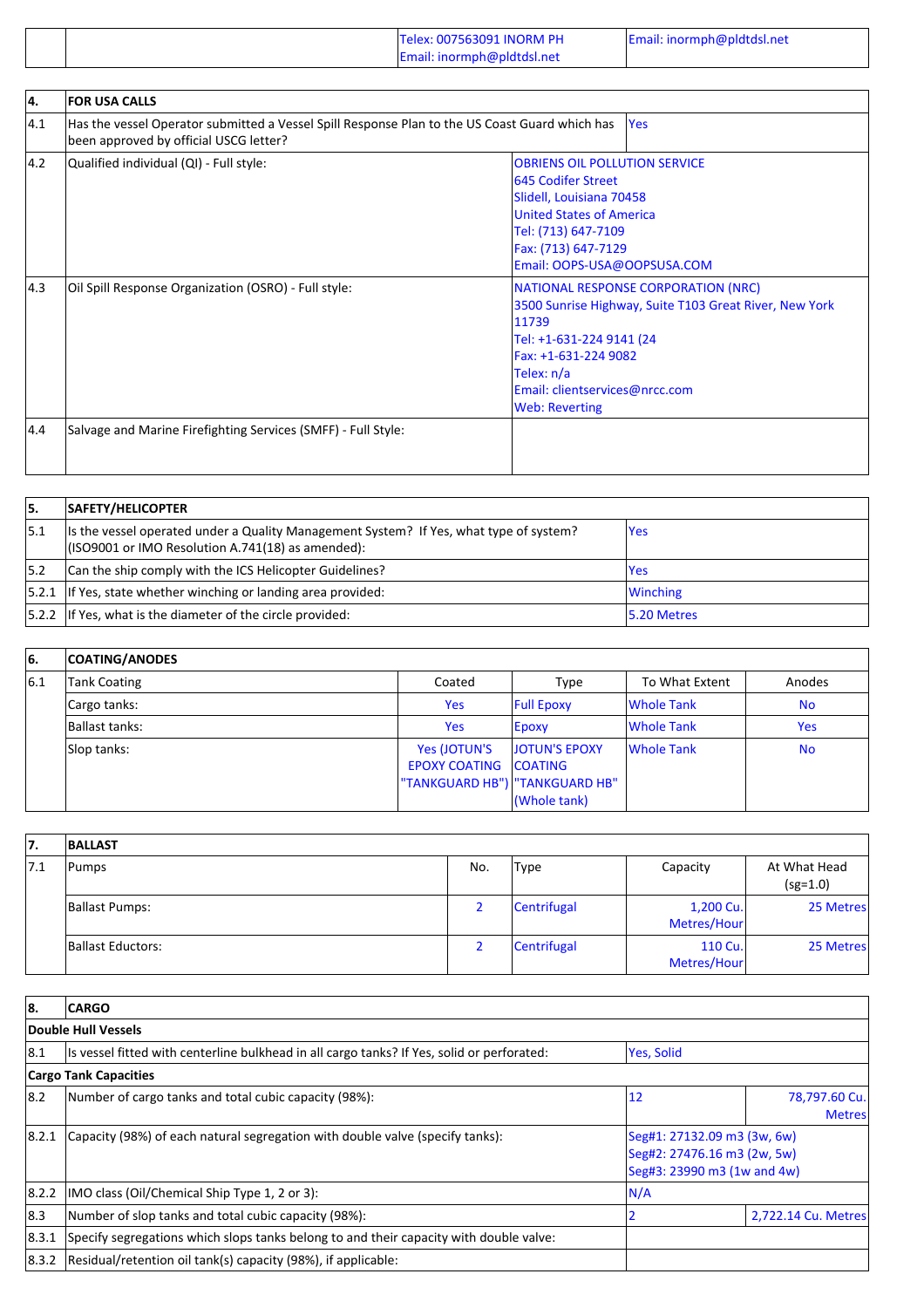|                | <b>SBT Vessels</b>                                                                                                                     |              |                                                                                                              |                             |  |  |
|----------------|----------------------------------------------------------------------------------------------------------------------------------------|--------------|--------------------------------------------------------------------------------------------------------------|-----------------------------|--|--|
| 8.3.3          | What is total SBT capacity and percentage of SDWT vessel can maintain?                                                                 |              | 28,675.70 Cu.<br><b>Metres</b>                                                                               | 39.50 %                     |  |  |
| 8.3.4          | Does vessel meet the requirements of MARPOL Annex I Reg 18.2:                                                                          |              | Yes                                                                                                          |                             |  |  |
|                | <b>Cargo Handling and Pumping Systems</b>                                                                                              |              |                                                                                                              |                             |  |  |
| 8.4            | How many grades/products can vessel load/discharge with double valve segregation:                                                      |              |                                                                                                              | 3                           |  |  |
| 8.5            | Are there any cargo tank filling restrictions?<br>If yes, specify number of slack tanks, max s.g., ullage restrictions etc.:           |              | <b>No</b><br>no                                                                                              |                             |  |  |
| 8.6            | Max loading rate for homogenous cargo                                                                                                  |              | With VECS                                                                                                    | <b>Without VECS</b>         |  |  |
|                | Loaded per manifold connection:                                                                                                        |              |                                                                                                              | 2,500 Cu.<br>Metres/Hour    |  |  |
|                | Loaded simultaneously through all manifolds:                                                                                           |              |                                                                                                              | 7,500.00 Cu.<br>Metres/Hour |  |  |
|                | <b>Cargo Control Room</b>                                                                                                              |              |                                                                                                              |                             |  |  |
| 8.7            | Is ship fitted with a Cargo Control Room (CCR)?                                                                                        |              |                                                                                                              | Yes                         |  |  |
| 8.8            | Can tank innage/ullage be read from the CCR?                                                                                           |              |                                                                                                              | <b>Yes</b>                  |  |  |
|                | <b>Gauging and Sampling</b>                                                                                                            |              |                                                                                                              |                             |  |  |
| 8.9            | Is gauging system certified and calibrated? If no, specify which ones are not calibrated:                                              |              | Yes,                                                                                                         |                             |  |  |
|                | What type of fixed closed tank gauging system is fitted:                                                                               |              | Radar                                                                                                        |                             |  |  |
|                | Are high level alarms fitted to the cargo tanks? If Yes, indicate whether to all tanks or partial:                                     |              | Yes, All                                                                                                     |                             |  |  |
| 8.9.1          | Can cargo be transferred under closed loading conditions in accordance with ISGOTT 11.1.6.6?                                           |              |                                                                                                              | <b>Yes</b>                  |  |  |
| 8.9.2          | Are cargo tanks fitted with multipoint gauging? If yes, specify type and locations:                                                    |              | Yes, MMC Fwd, Mid, Aft                                                                                       |                             |  |  |
| 8.10           | Number of portable gauging units (example- MMC) on board:                                                                              |              |                                                                                                              | 4                           |  |  |
|                | <b>Vapor Emission Control System (VECS)</b>                                                                                            |              |                                                                                                              |                             |  |  |
| 8.11           | Is a vapour return system (VRS) fitted?                                                                                                |              | Yes                                                                                                          |                             |  |  |
| 8.12           | Number/size of VECS manifolds (per side):                                                                                              |              |                                                                                                              | <b>400 Millimetres</b>      |  |  |
| 8.13           | Number/size/type of VECS reducers:                                                                                                     |              | 2 / 16-12" / ANSI / steel                                                                                    |                             |  |  |
| <b>Venting</b> |                                                                                                                                        |              |                                                                                                              |                             |  |  |
| 8.14           | State what type of venting system is fitted:                                                                                           |              | <b>Common Venting using Deck IGS Lines</b>                                                                   |                             |  |  |
|                | <b>Cargo Manifolds and Reducers</b>                                                                                                    |              |                                                                                                              |                             |  |  |
| 8.15           | Total number/size of cargo manifold connections on each side:                                                                          |              | 4/400.00 Millimetres                                                                                         |                             |  |  |
| 8.16           | What type of valves are fitted at manifold:                                                                                            |              | <b>Butterfly</b>                                                                                             |                             |  |  |
| 8.17           | What is the material/rating of the manifold:                                                                                           |              | Steel/3                                                                                                      |                             |  |  |
|                | 8.17.1 Does vessel comply with the latest edition of the OCIMF 'Recommendations for Oil Tanker<br>Manifolds and Associated Equipment'? |              |                                                                                                              | Yes                         |  |  |
| 8.18           | Distance between cargo manifold centers:                                                                                               |              |                                                                                                              | 2,500.00 Millimetres        |  |  |
| 8.19           | Distance ships rail to manifold:                                                                                                       |              |                                                                                                              | 4,400.00 Millimetres        |  |  |
| 8.20           | Distance manifold to ships side:                                                                                                       |              |                                                                                                              | 4,600.00 Millimetres        |  |  |
| 8.21           | Top of rail to center of manifold:                                                                                                     |              |                                                                                                              | 800.00 Millimetres          |  |  |
| 8.22           | Distance main deck to center of manifold:                                                                                              |              |                                                                                                              | 2,020.00 Millimetres        |  |  |
| 8.23           | Spill tank grating to center of manifold:                                                                                              |              |                                                                                                              | 900.00 Millimetres          |  |  |
| 8.24           | Manifold height above the waterline in normal ballast/at SDWT condition:                                                               |              | 15.28 Metres                                                                                                 | 8.24 Metres                 |  |  |
| 8.25           | Number/size/type of reducers:                                                                                                          |              | 4 x 400/300mm (16/12")<br>4 x 400/250mm (16/10")<br>4 x 400/200mm (16/8")<br>4 x 0/0mm (0/0")<br><b>ANSI</b> |                             |  |  |
| 8.26           | Is vessel fitted with a stern manifold? If yes, state size:                                                                            |              | No,                                                                                                          |                             |  |  |
| <b>Heating</b> |                                                                                                                                        |              |                                                                                                              |                             |  |  |
| 8.27           | Cargo/slop tanks fitted with a cargo heating system?                                                                                   | <b>Type</b>  | Coiled                                                                                                       | Material                    |  |  |
|                | Cargo Tanks:                                                                                                                           | heating coil | Yes                                                                                                          | <b>SS</b>                   |  |  |
|                | Slop Tanks:<br>heating coil                                                                                                            |              | Yes                                                                                                          | <b>SS</b>                   |  |  |
| 8.28           | Maximum temperature cargo can be loaded/maintained:                                                                                    |              | 66.0 °C / 150.8 °F                                                                                           | 62 °C / 143.6 °F            |  |  |
|                | 8.28.1 Minimum temperature cargo can be loaded/maintained:                                                                             |              |                                                                                                              |                             |  |  |
|                | Inert Gas and Crude Oil Washing                                                                                                        |              |                                                                                                              |                             |  |  |
| 8.29           | Is an Inert Gas System (IGS) fitted/operational?                                                                                       |              | Yes/Yes                                                                                                      |                             |  |  |
|                | 8.29.1 Is a Crude Oil Washing (COW) installation fitted/operational?                                                                   |              |                                                                                                              | Yes/Yes                     |  |  |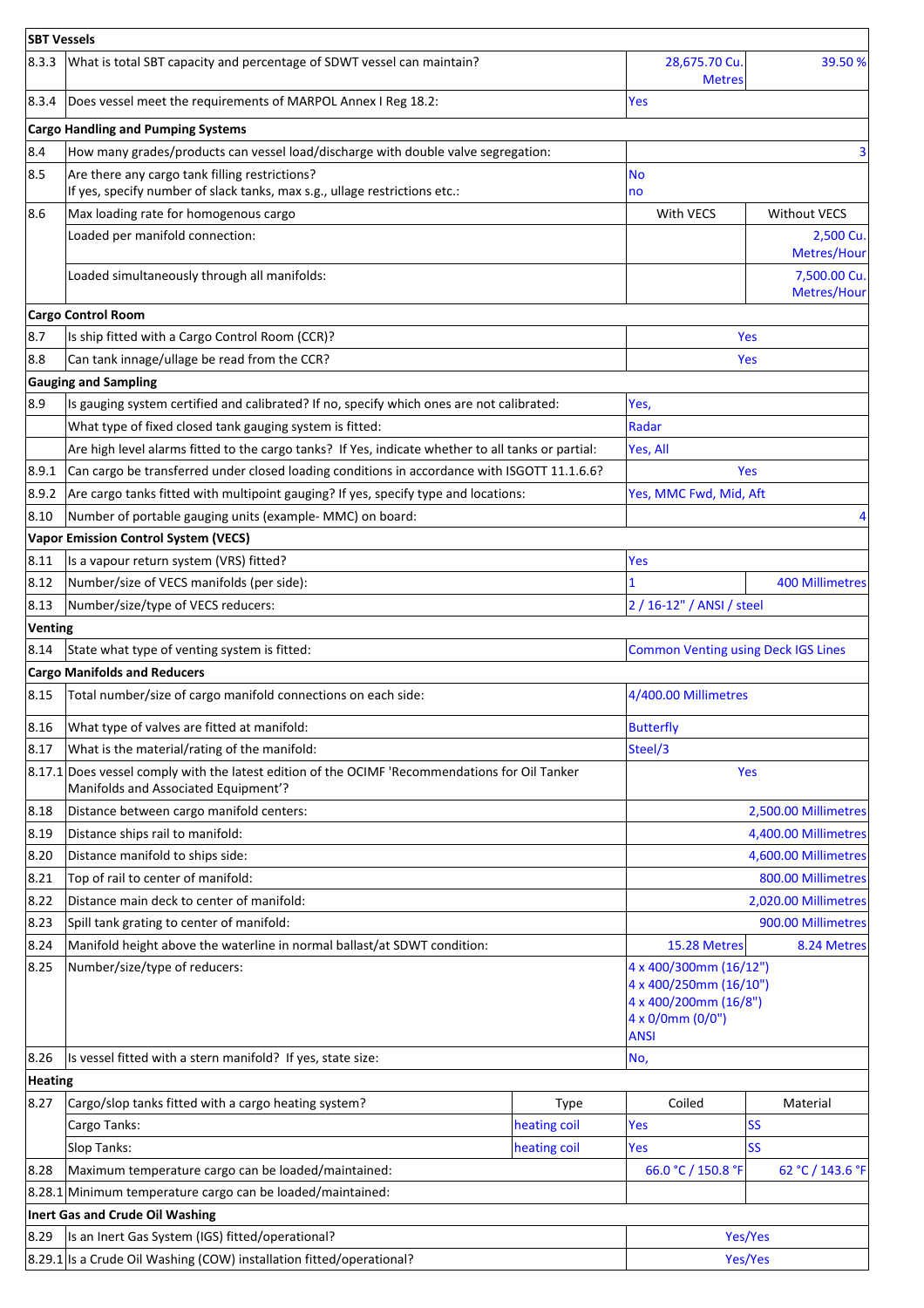| 8.30 | Is IGS supplied by flue gas, inert gas (IG) generator and/or nitrogen: |     |               | <b>Flue Gas</b>        |                            |  |
|------|------------------------------------------------------------------------|-----|---------------|------------------------|----------------------------|--|
|      | Cargo Pumps                                                            |     |               |                        |                            |  |
| 8.31 | How many cargo pumps can be run simultaneously at full capacity:       |     |               |                        | з                          |  |
| 8.32 | Pumps                                                                  | No. | Type          | Capacity               | At What Head<br>$(sg=1.0)$ |  |
|      | Cargo Pumps:                                                           | 3   | Centrifugal   | 2000 M3/HR             | 120 Meters                 |  |
|      | Cargo Eductors:                                                        |     | Reciprocating | 360 Cu.<br>Metres/Hour |                            |  |
|      | Stripping:                                                             |     | Reciprocating | 200 Cu.<br>Metres/Hour | 120 Metres                 |  |
| 8.33 | Is at least one emergency portable cargo pump provided?                |     |               |                        |                            |  |

| 9.                | <b>MOORING</b>                                                                   |                |                                    |                         |                                      |                                       |
|-------------------|----------------------------------------------------------------------------------|----------------|------------------------------------|-------------------------|--------------------------------------|---------------------------------------|
| 9.1               | Wires (on drums)                                                                 | No.            | Diameter                           | Material                | Length                               | <b>Breaking Strength</b>              |
|                   | Forecastle:                                                                      |                |                                    |                         |                                      |                                       |
|                   | Main deck fwd:                                                                   | $\overline{2}$ | 34.00 Millimetres GALV. STEEL      |                         |                                      | 220.00 Metres 74.50 Metric Tonnes     |
|                   | Main deck aft:                                                                   | $\overline{2}$ | 34.00 Millimetres GALV. STEEL      |                         |                                      | 220.00 Metres 74.50 Metric Tonnes     |
|                   | Poop deck:                                                                       |                |                                    |                         |                                      |                                       |
| 9.2               | Wire tails                                                                       | No.            | Diameter                           | Material                | Length                               | <b>Breaking Strength</b>              |
|                   | Forecastle:                                                                      |                |                                    |                         |                                      |                                       |
|                   | Main deck fwd:                                                                   | $\overline{2}$ | 80.00 Millimetres NYLON            |                         | 11.00 Metres                         | <b>120.00 Metric</b><br><b>Tonnes</b> |
|                   | Main deck aft:                                                                   | $\overline{2}$ | 80.00 Millimetres NYLON            |                         | 11.00 Metres                         | <b>120.00 Metric</b><br><b>Tonnes</b> |
|                   | Poop deck:                                                                       |                |                                    |                         |                                      |                                       |
| 9.3               | Ropes (on drums)                                                                 | No.            | Diameter                           | Material                | Length                               | <b>Breaking Strength</b>              |
|                   | Forecastle:                                                                      | 6              | 72 Millimetres PP-PL               |                         | 220 Metres                           | <b>95 Metric Tonnes</b>               |
|                   | Main deck fwd:                                                                   |                |                                    |                         |                                      |                                       |
|                   | Main deck aft:                                                                   |                |                                    |                         |                                      |                                       |
|                   | Poop deck:                                                                       | 6              | 72 Millimetres PP-PL               |                         | 220 Metres                           | 95 Metric Tonnes                      |
| 9.4               | Other lines                                                                      | No.            | Diameter                           | Material                | Length                               | <b>Breaking Strength</b>              |
|                   | Forecastle:                                                                      | 6              | 34 Millimetres Galv. Steel         |                         |                                      | 220 Metres 74.40 Metric Tonnes        |
|                   | Main deck fwd:                                                                   | 4              | 72 Millimetres PP-PL               |                         | 220 Metres                           | 95 Metric Tonnes                      |
|                   | Main deck aft:                                                                   | 4              | 72 Millimetres PP-PL               |                         | 220 Metres                           | 95 Metric Tonnes                      |
|                   | Poop deck:                                                                       | 8              | 34.00 Millimetres Galvanised Steel |                         |                                      | 220.00 Metres 74.40 Metric Tonnes     |
| 9.5               | Winches                                                                          | No.            | No. Drums                          | <b>Motive Power</b>     | <b>Brake Capacity</b>                | Type of Brake                         |
|                   | Forecastle:                                                                      | 3              | <b>Double Drums</b>                | <b>Hydraulic</b>        | 48.00 Metric Manual<br><b>Tonnes</b> |                                       |
|                   | Main deck fwd:                                                                   | $\mathbf{1}$   | <b>Double Drums</b>                | <b>Hydraulic</b>        | 48.00 Metric Manual<br><b>Tonnes</b> |                                       |
|                   | Main deck aft:                                                                   | $\mathbf{1}$   | <b>Double Drums</b>                | <b>Hydraulic</b>        | 48.00 Metric Manual<br><b>Tonnes</b> |                                       |
|                   | Poop deck:                                                                       | $\overline{2}$ | <b>Triple Drums</b>                | <b>Hydraulic</b>        | 48.00 Metric Manual<br><b>Tonnes</b> |                                       |
| 9.6               | Bitts, closed chocks/fairleads                                                   |                | No. Bitts                          | <b>SWL Bitts</b>        | No. Closed Chocks                    | <b>SWL Closed Chocks</b>              |
|                   | Forecastle:                                                                      |                | 4                                  | 110 Metric Tonnes       | 8                                    | <b>110 Metric Tonnes</b>              |
|                   | Main deck fwd:                                                                   |                | 8                                  | <b>52 Metric Tonnes</b> | 10                                   | <b>44 Metric Tonnes</b>               |
|                   | Main deck aft:                                                                   |                | 4                                  | <b>52 Metric Tonnes</b> | 14                                   | <b>44 Metric Tonnes</b>               |
|                   | Poop deck:                                                                       |                | 4                                  | 110 Metric Tonnes       | 9                                    | <b>110 Metric Tonnes</b>              |
|                   | <b>Anchors/Emergency Towing System</b>                                           |                |                                    |                         |                                      |                                       |
| 9.7               | Number of shackles on port/starboard cable:                                      |                |                                    |                         |                                      | 12/12                                 |
| 9.8               | Type/SWL of Emergency Towing system forward:                                     |                |                                    | <b>SPM</b>              | <b>200 Metric Tonnes</b>             |                                       |
| 9.9               | Type/SWL of Emergency Towing system aft:                                         |                |                                    | <b>ETA</b>              | <b>200 Metric Tonnes</b>             |                                       |
|                   | $9.10.1$ What is size of closed chock and/or fairleads of enclosed type on stern |                |                                    |                         | 450                                  |                                       |
| <b>Escort Tug</b> |                                                                                  |                |                                    |                         |                                      |                                       |
|                   | 9.10.2 What is SWL of closed chock and/or fairleads of enclosed type on stern:   |                |                                    |                         | 200.00 Metric Tonnes                 |                                       |
| 9.11              | What is SWL of bollard on poop deck suitable for escort tug:                     |                |                                    |                         |                                      | 110.00 Metric Tonnes                  |
|                   | <b>Lifting Equipment/Gangway</b>                                                 |                |                                    |                         |                                      |                                       |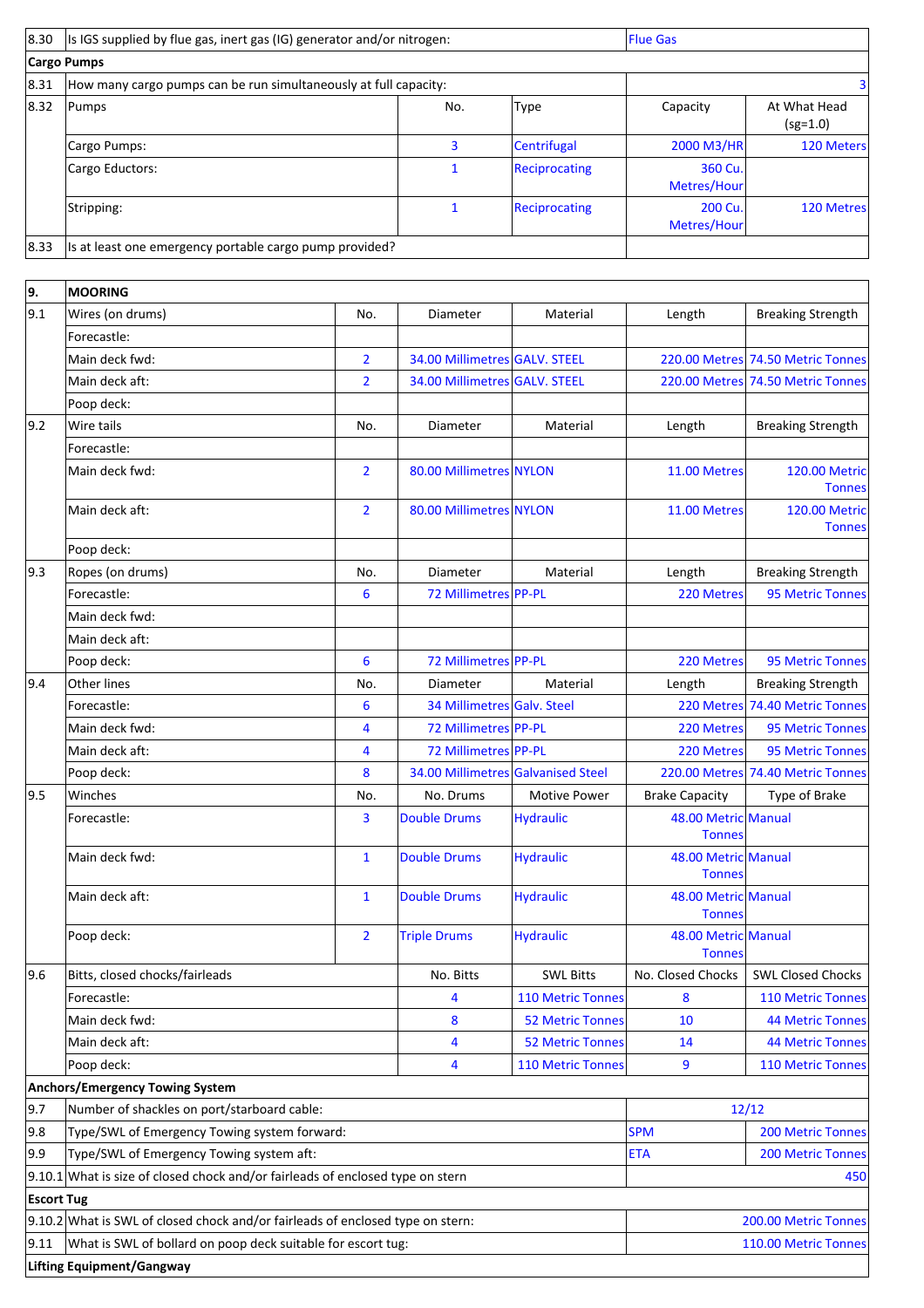| 9.12           | Derrick/Crane description (Number, SWL and location):                                                                                                                                             | Cranes: 1 x 15.00 Tonnes<br><b>ICenter</b> |                                        |  |
|----------------|---------------------------------------------------------------------------------------------------------------------------------------------------------------------------------------------------|--------------------------------------------|----------------------------------------|--|
| 9.13           | Accommodation ladder direction:                                                                                                                                                                   |                                            | Aft                                    |  |
|                | Does vessel have a portable gangway? If yes, state length:                                                                                                                                        |                                            | Yes,                                   |  |
|                | <b>Single Point Mooring (SPM) Equipment</b>                                                                                                                                                       |                                            |                                        |  |
| 9.14           | Does the vessel meet the recommendations in the latest edition of OCIMF 'Recommendations for<br>Equipment Employed in the Bow Mooring of Conventional Tankers at Single Point Moorings<br>(SPM)'? | <b>Yes</b>                                 |                                        |  |
| 9.15           | If fitted, how many chain stoppers:                                                                                                                                                               |                                            |                                        |  |
| 9.16           | State type/SWL of chain stopper(s):                                                                                                                                                               | <b>TONGUE SPM</b>                          | <b>200.00 Metricl</b><br><b>Tonnes</b> |  |
| 9.17           | What is the maximum size chain diameter the bow stopper(s) can handle:                                                                                                                            | 76.00 Millimetres                          |                                        |  |
| 9.18           | Distance between the bow fairlead and chain stopper/bracket:                                                                                                                                      | 3.10 Metres                                |                                        |  |
| $ 9.19\rangle$ | Is bow chock and/or fairlead of enclosed type of OCIMF recommended size<br>(600mm x 450mm)? If not, give details of size:                                                                         | <b>Yes</b><br><b>Not Applicable</b>        |                                        |  |

| 10.              | <b>PROPULSION</b>                                               |                    |                                                                                     |                                                 |
|------------------|-----------------------------------------------------------------|--------------------|-------------------------------------------------------------------------------------|-------------------------------------------------|
| 10.1             | Speed                                                           | Maximum            | Economical                                                                          |                                                 |
|                  | <b>Ballast speed:</b>                                           | 15.00 Knots (WSNP) |                                                                                     |                                                 |
|                  | Laden speed:                                                    | 15.00 Knots (WSNP) | 11 Knots (WSNP)                                                                     |                                                 |
| 10.2             | What type of fuel is used for main propulsion/generating plant: |                    | IFO 380 cst                                                                         | IFO 380 cst                                     |
| 10.3             | Type/Capacity of bunker tanks:                                  |                    | Fuel Oil: 1,350 Cu. Metres<br>Diesel Oil: 1,350 Cu. Metres<br>Gas Oil: 0 Cu. Metres |                                                 |
| 10.4             | Is vessel fitted with fixed or controllable pitch propeller(s): |                    | <b>Fixed</b>                                                                        |                                                 |
| 10.5             | Engines                                                         | <b>No</b>          | Capacity                                                                            | Make/Type                                       |
|                  | Main engine:                                                    | $\mathbf{1}$       |                                                                                     | 11,500 Kilowatt MAN 6S60MC-C<br>Mk <sub>6</sub> |
|                  | Aux engine:                                                     | $\overline{3}$     |                                                                                     | 600 Kilowatt Yanmar 6N18AL-EV                   |
|                  | Power packs:                                                    | $\overline{3}$     |                                                                                     |                                                 |
|                  | <b>Boilers:</b>                                                 | $\overline{2}$     | Tonnes/Hour                                                                         | 46.00 Metric Aalborg MISSION OL<br>25000        |
|                  | <b>Bow/Stern Thruster</b>                                       |                    |                                                                                     |                                                 |
| 10.6             | What is brake horse power of bow thruster (if fitted):          | No,                |                                                                                     |                                                 |
| 10.7             | What is brake horse power of stern thruster (if fitted):        | INo,               |                                                                                     |                                                 |
| <b>Emissions</b> |                                                                 |                    |                                                                                     |                                                 |
| 10.8             | Main engine IMO NOx emission standard:                          | <b>Tier II</b>     |                                                                                     |                                                 |
| 10.9             | Energy Efficiency Design Index (EEDI) rating number:            |                    |                                                                                     |                                                 |

| 11.  | <b>SHIP TO SHIP TRANSFER</b>                                                                                                                          |                                         |
|------|-------------------------------------------------------------------------------------------------------------------------------------------------------|-----------------------------------------|
| 11.1 | Does vessel comply with recommendations contained in OCIMF/ICS Ship To Ship Transfer Guide<br>(Petroleum, Chemicals or Liquified Gas, as applicable)? | Yes                                     |
| 11.2 | What is maximum outreach of cranes/derricks outboard of the ship's side:                                                                              | 4.00 Metres                             |
| 11.3 | Date/place of last STS operation:                                                                                                                     | 25 Apri 2018, Malta OPL Lightering area |

| 12.  | <b>RECENT OPERATIONAL HISTORY</b>                                                                                                                                     |                                                                                                                                                                                                                                               |
|------|-----------------------------------------------------------------------------------------------------------------------------------------------------------------------|-----------------------------------------------------------------------------------------------------------------------------------------------------------------------------------------------------------------------------------------------|
| 12.1 | Last three cargoes/charterers/voyages (Last/2nd Last/3rd Last):                                                                                                       | 1) MOTIVA / STS AT SABINE LIGHTERING<br><b>AREA to PORT NECHES, USA / HEBRON</b><br><b>ICRUDE OIL</b><br>2) PEMEX / TAMPICO to LOUISIANA/<br>ALTAMIRA CRUDE OIL<br>3) PEMEX / TAMPICO & PAJARITOS,<br><b>IMEXICO</b><br>to HOUSTON / FUEL OIL |
| 12.2 | Has vessel been involved in a pollution, grounding, serious casualty, unscheduled repair or<br>collision incident during the past 12 months? If yes, provide details: | Pollution: No, N/A<br>Grounding: No, N/A<br>Casualty: No.<br>Repair: No,<br>Collision: No,                                                                                                                                                    |
| 12.3 | Date and place of last Port State Control inspection:                                                                                                                 | Jan 07, 2019 / St. Eustatius                                                                                                                                                                                                                  |